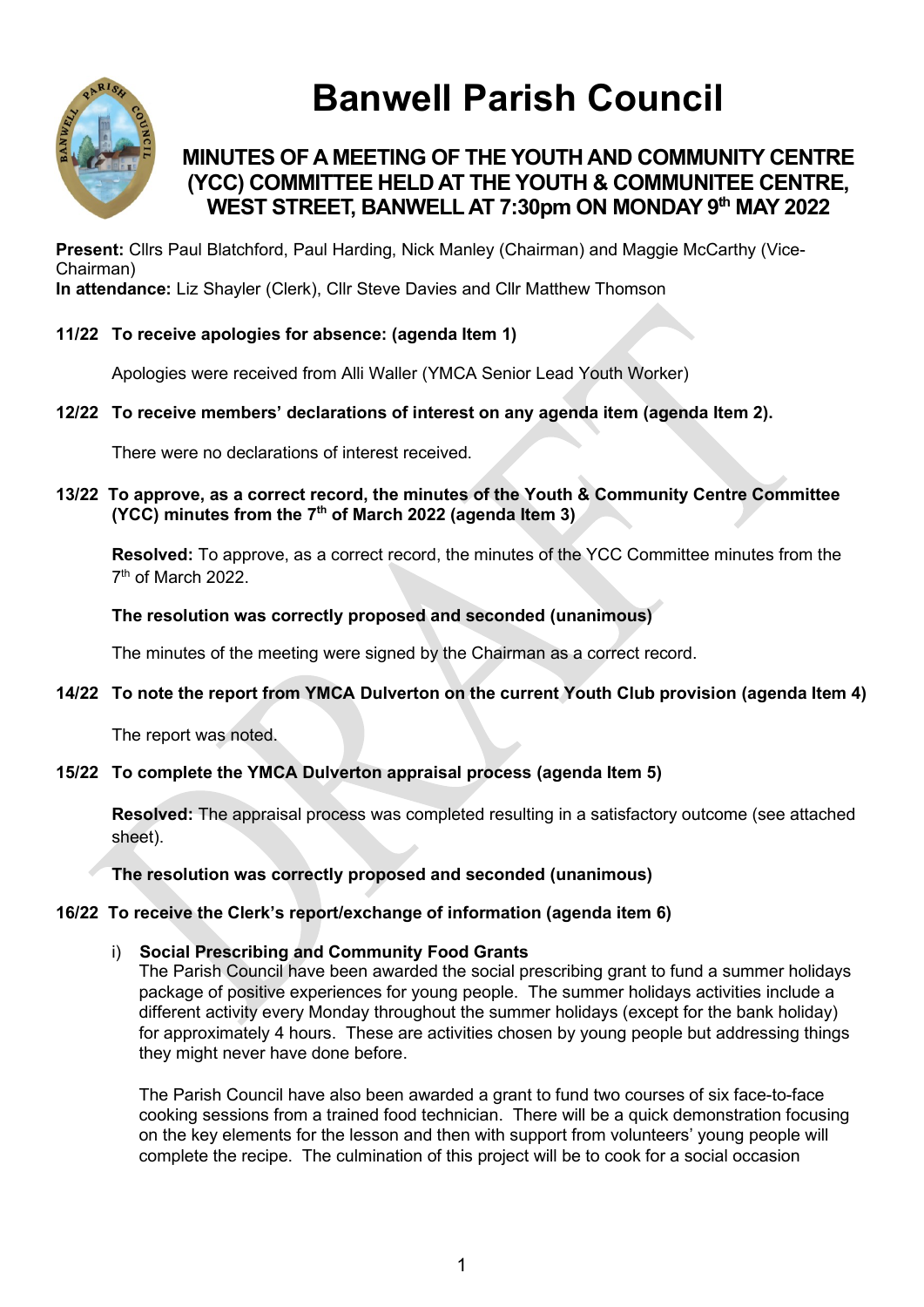#### ii) **Push bar Doors and Wifi**

There continues to be an issue with the push bar doors at the back of the main hall. It seems that Urban Windows were taken over two months ago and so the Clerk is still waiting to hear when the mechanism will be replaced. The new ethernet link has now been installed.

#### iii) **Electrical circuit for cooking sessions**

Electricians have been into the YCC to assess the impact of the cooking club. There is a suggestion that it might require a second circuit to avoid overloading the reception area circuit.

**17/22 To discuss the suggestion of a community book swap and agree a way forward (agenda item 7)**

**Resolved:** To investigate the purchase of a bookcase for the top office for the community book swap to enable some of the books to be stored at the YCC.

#### **The resolution was correctly proposed and seconded (unanimous)**

**Resolved:** That the book swap can use the YCC for free every other Thursday to coincide with the library bus.

**The resolution was correctly proposed and seconded (unanimous)**

#### **18/22 To note the Youth and Community Centre (YCC) and Youth Clubs Budgets (agenda item 8)**

The Youth & Community Centre and Youth Club budgets were both noted.

#### **19/22 Date of Next Meeting (agenda item 9)**

Youth & Community Centre Committee Meeting at Banwell YCC on July the 4<sup>th</sup> 2022

The meeting closed at 19:50

Chairman……….…………….….

Date……………………………...